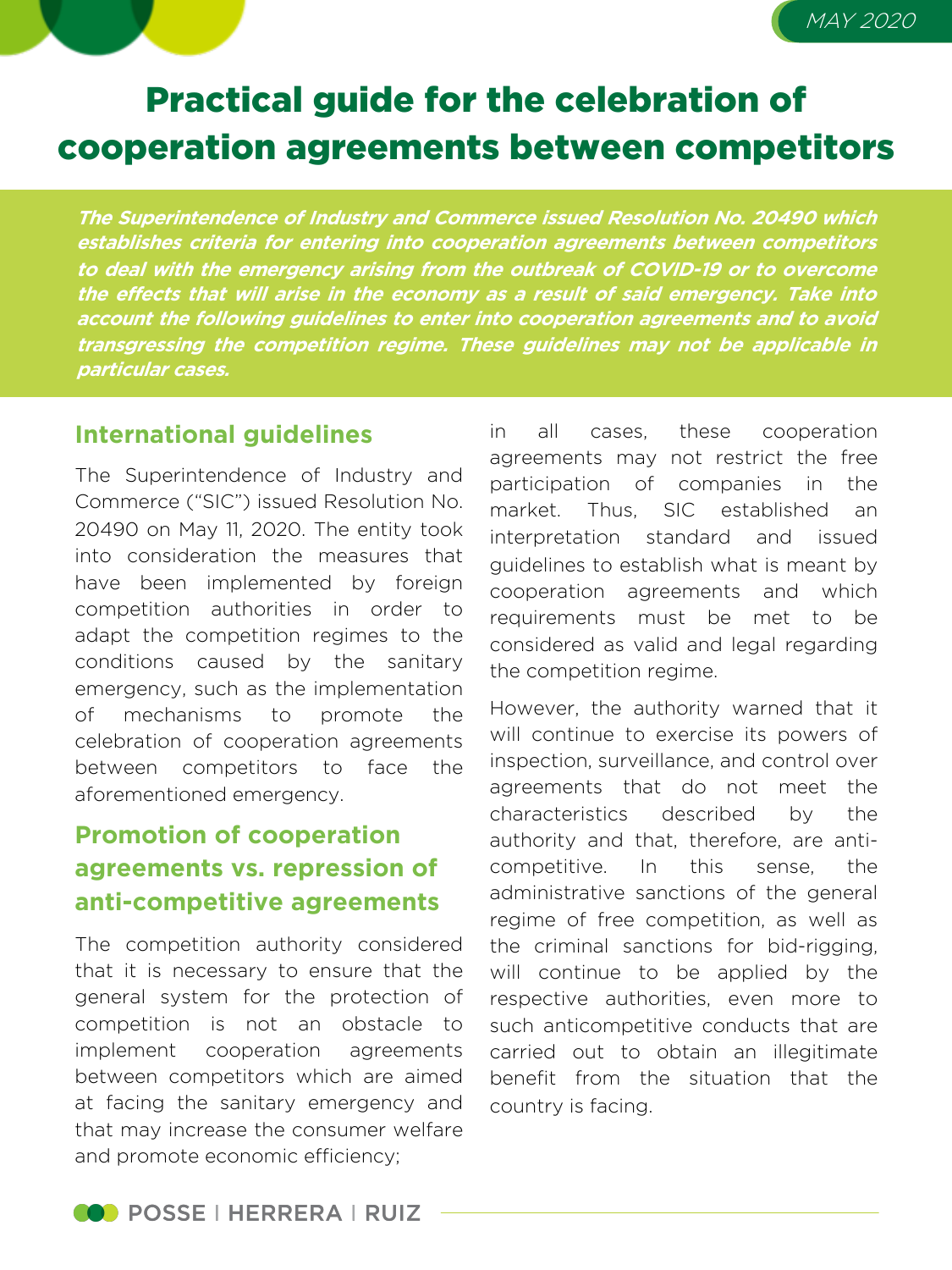## **Cooperation agreements between competitors**

SIC has established that cooperation agreements occur between two or more competitors that are in the same value chain, who combine their resources or unite part of their operations to achieve certain commercial goals.

In accordance with the above, the authority outlined the conditions that cooperation agreements between competitors must meet to be considered legitimate:

- a. The agreement must produce efficiencies in any of the stages of the value chain of the involved products or services. Efficiencies may, for example, take the form of risk sharing, cost reduction, increased investment, sharing of know-how, improved the product quality, increase the variety of products, or launch innovations more rapidly.
- b. In case the agreement generates restrictions of competition, they must be indispensable to obtain the efficiencies expected by the cooperation scheme.
- c. The efficiencies generated must be sufficiently pass-on to consumers for outweighing the restrictive effects that may result from the cooperation agreement. It is not sufficient that the efficiencies are solely generated in favor of the undertakings of the agreement.

d. The cooperation agreement between competitors must not lead to the elimination of actual or potential competition in respect of a substantial part of the relevant market.

#### **Control of cooperation agreements**

Finally, SIC established a procedure for market agents to inform the authority about the cooperation agreements that are going to be celebrated to face the sanitary and economic emergency. Competitors who intend to celebrate a cooperation agreement shall inform the Delegation for the Protection of Competition the following:

- a. The execution of the cooperation agreement;
- b. The intervening companies;
- c. The products and/or services that would be affected by the agreement;
- d. The specific content of the cooperation agreement, and;
- e. The duration of the agreement, specifying the start and projected end date.